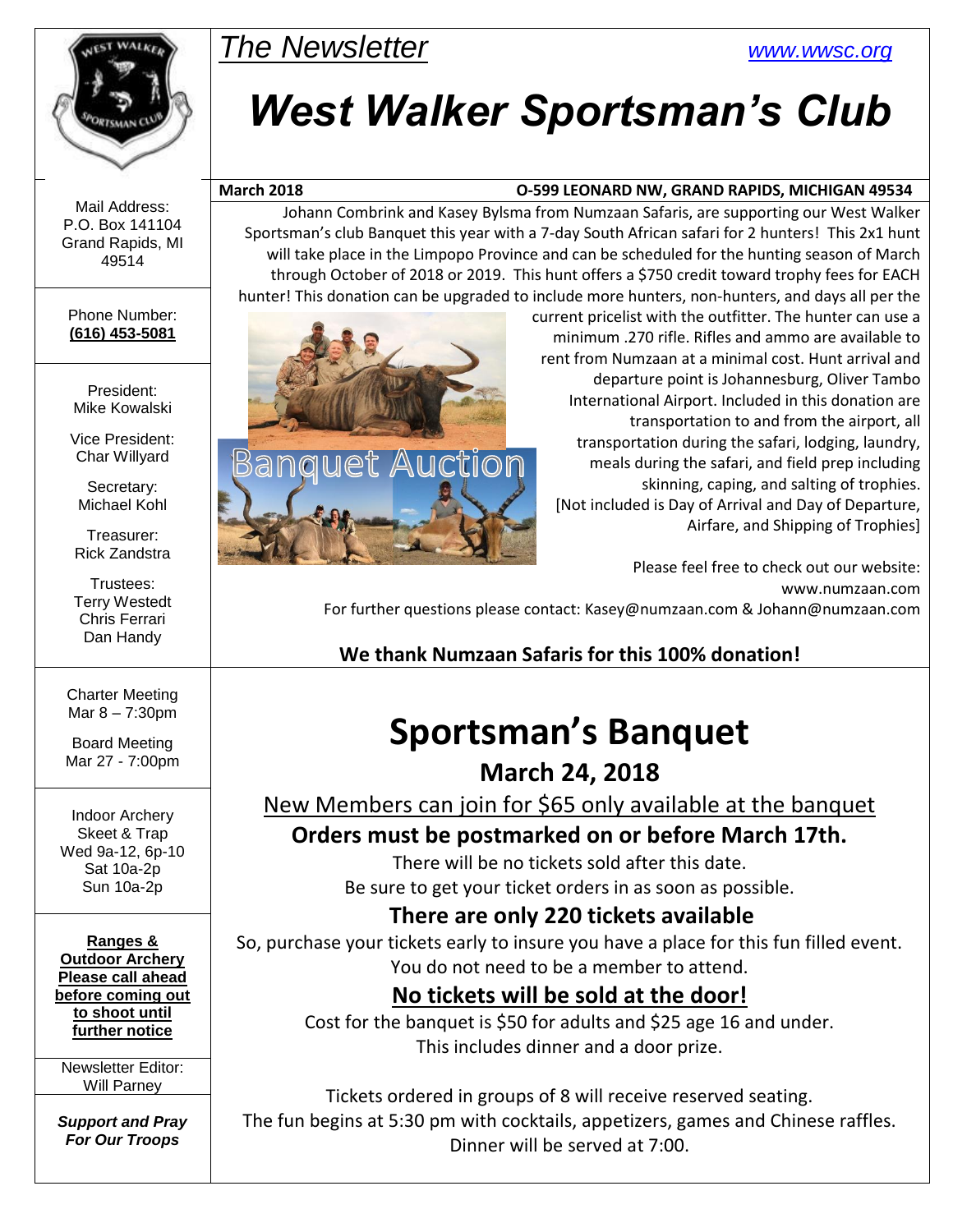# **NRA WINCHESTER**

If you haven't heard or have just forgotten, West Walker Sportsman's Club is proud to participate in the Winchester / NRA Marksmanship Qualification Program. The program provides the standards and criteria to be met, as well as incentive awards for developing and improving marksmanship skills. Progression is self-paced and scores are challenging but attainable. Performance is measured against established par scores and any shooter who meets or exceeds those scores is entitled to the corresponding recognition awards for that rating. Shooters acquire the large discipline patch at the onset of the program and as each rating is earned, they are entitled to all of the corresponding awards. Each rating level has a skill rocker, medal, and certificate award that recognizes and highlights the achievement.

The courses of fire in the qualification program are designed to take shooters from beginning skill levels (Pro-Marksman and Marksman) through intermediate levels (Marksman 1st Class, Sharpshooter, and Expert) up to the nationally recognized skill level and pinnacle of the program, Distinguished Expert.

We will be participating in the following qualifications

[Pistol Qualification](https://mqp.nra.org/media/4205/pistol-qualification.pdf) [Conventional Bullseye Pistol](https://mqp.nra.org/media/4198/conventional-bullseye.pdf) [Rimfire Rifle](https://mqp.nra.org/media/4206/rimfire-rifle.pdf) [International Air Rifle](https://mqp.nra.org/media/4203/international-air-rifle.pdf)

#### **[Shotgun](https://mqp.nra.org/media/4209/shotgun2.pdf)**

Any of the non-shotgun qualifications can be done on the range whenever you are there. Targets, brochures, score sheets and patches can be found at either the range office or at the shotgun desk. These are a great challenge and would make for some enjoyable shooting on Wednesday evening at the indoor range.

l

Shotgun qualifications can be attained during our normal Trap / Skeet times.

More information can be found at the official site: [http://mqp.nra.org](http://mqp.nra.org/) 

by calling the NRA at (703) 267-1505 or contacting them via email: marksmanship@nrahq.org Why not challenge yourself today?





#### Ducks taken out by Cupid's Commando's.



We all had a great time at the last shoot. The duck targets took a beating. It will be fun to see how people do with the little green frogs I have for the March shoot. We had fun guessing how many M & M's were in our candy dishes, closest guess got first shot at the door prizes. Our top shooters were: 1st: Russ Axddorff, 2nd: Greg Vanderhorn, 3rd: Mark Boguszewski. Once again, I extend thanks to Fran Handy, who was our Range Safety Officer, Rhonda Vanderhorn for the wonderful heart cake and cherry cobbler, and all the people that helped clean up the range, classroom, set up and clean up the food. You all make putting on these fun shoots easy enough for me to keep them up *Submitted by Gloria Von der Heide*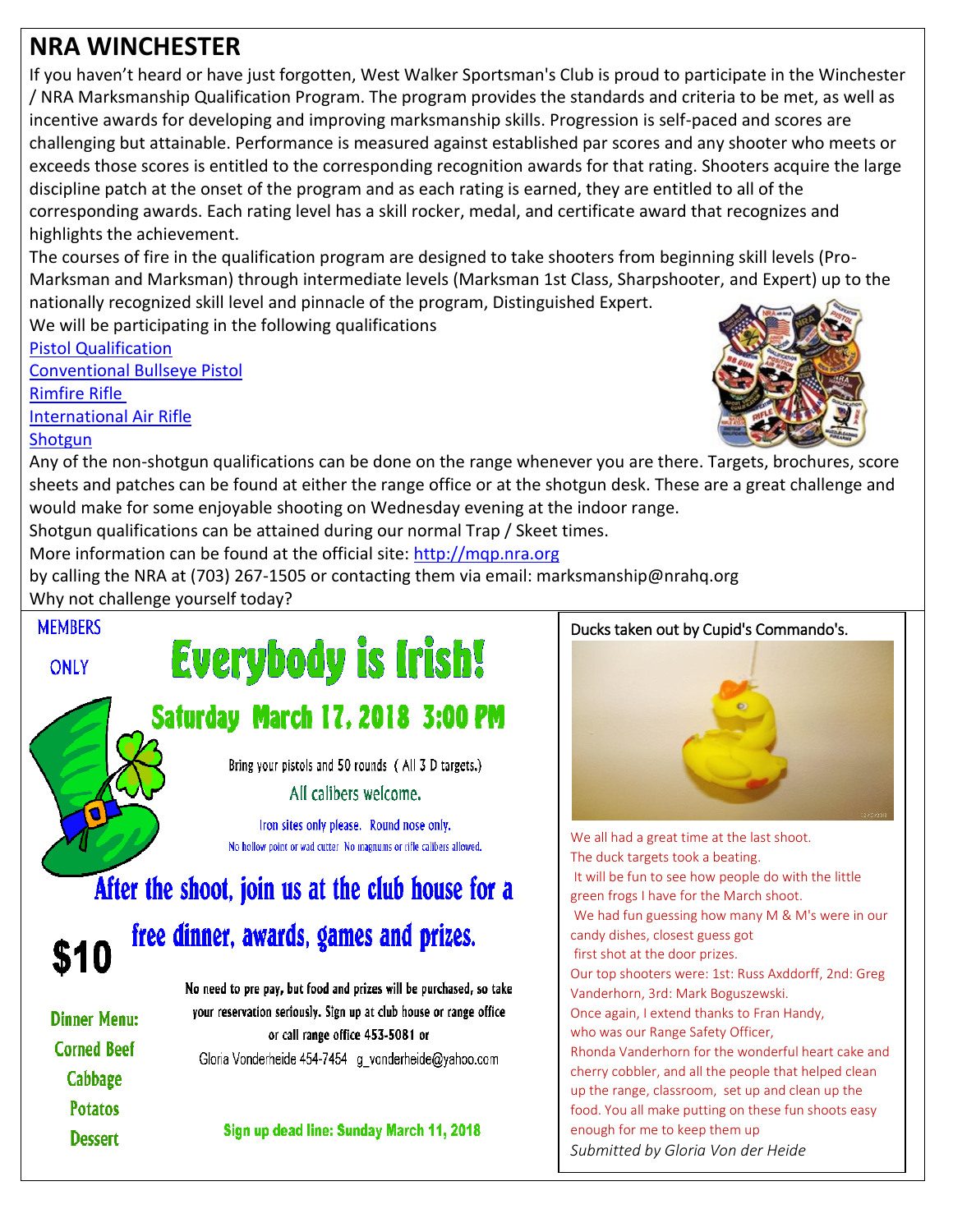# **Information about FOWWSC**

### **Friends of West Walker Sportsman's Club a 501c3 non-profit organization.**

The Friends of West Walker Sportsman's Club aka FOWWSC organization has been re-established as approved by unanimous vote of the Board of Directors for West Walker Sportsman's Club aka WWSC in the January 30, 2018 meeting.

FOWWSC was officially granted the non-profit 501c3 status with a TAX ID # by the State of Michigan in 2013 to allow tax deductible donations to all those that wish to contribute to the organization. The purpose of such would be to raise funds on a tax favorable basis, apply for grants, and solicit contributions that will be tax deductible from individuals, big and small businesses, and manage bequests through wills and trusts, etc.

Newly appointed FOWWSC officers are: Chair - Jim Rosin, Treasurer – Rich Vander Meer, Secretary – Denny Fuller, and Directors – Troy Potter, Tom Meyers, Pat Murray, Dan Bradley. The committee will meet as needed, or a minimum of twice per year.

#### **FOWWSC Mission Statement:**

**"The mission of FOWWSC is to introduce, educate and promote conservation of our natural resources with emphasis on the outdoor sports of hunting, fishing, archery, shooting and wildlife habitat management to the youth, women, and physically challenged of Michigan".**

100% of any contribution supports our mission as the Board of Directors (officers) are voluntary and receives no compensation from FOWWSC or WWSC.

Initially (2012) WWSC loaned FOWWSC \$5,000 to establish the organization as arranged by the founder Rady Delgado. As of February 8, 2018, the entire loan amount plus interest was repaid to WWSC. The club's generosity is acknowledged as vital to the ongoing success of FOWWSC.

Recently FOWWSC board members sent out donation request letters to approximately 80 + businesses and organizations in the State and locally to help off-set raising costs for the WWSC Sportsman's Banquet in March 2018.

**Notice to all WWSC Charter, Associate Members and others reading this newsletter: Anyone wishing to donate to Friends of West Walker Sportsman's Club as a tax deduction and/or promotion for the mission described above please notify: Jim Rosin 616-250-0395 or jimrosin@comcast.net Rich Vander Meer 616-292-0681 rlvandermeer@comcast.net We will forward a receipt to you for the tax deduction**

WWSC has decided to sponsor the children of 5 charters and 3 associate members for MUCC camp Sign up at the Shooting desk. We will draw from any names submitted **Cutoff date is April 8.** For more info see www.mucccamp.org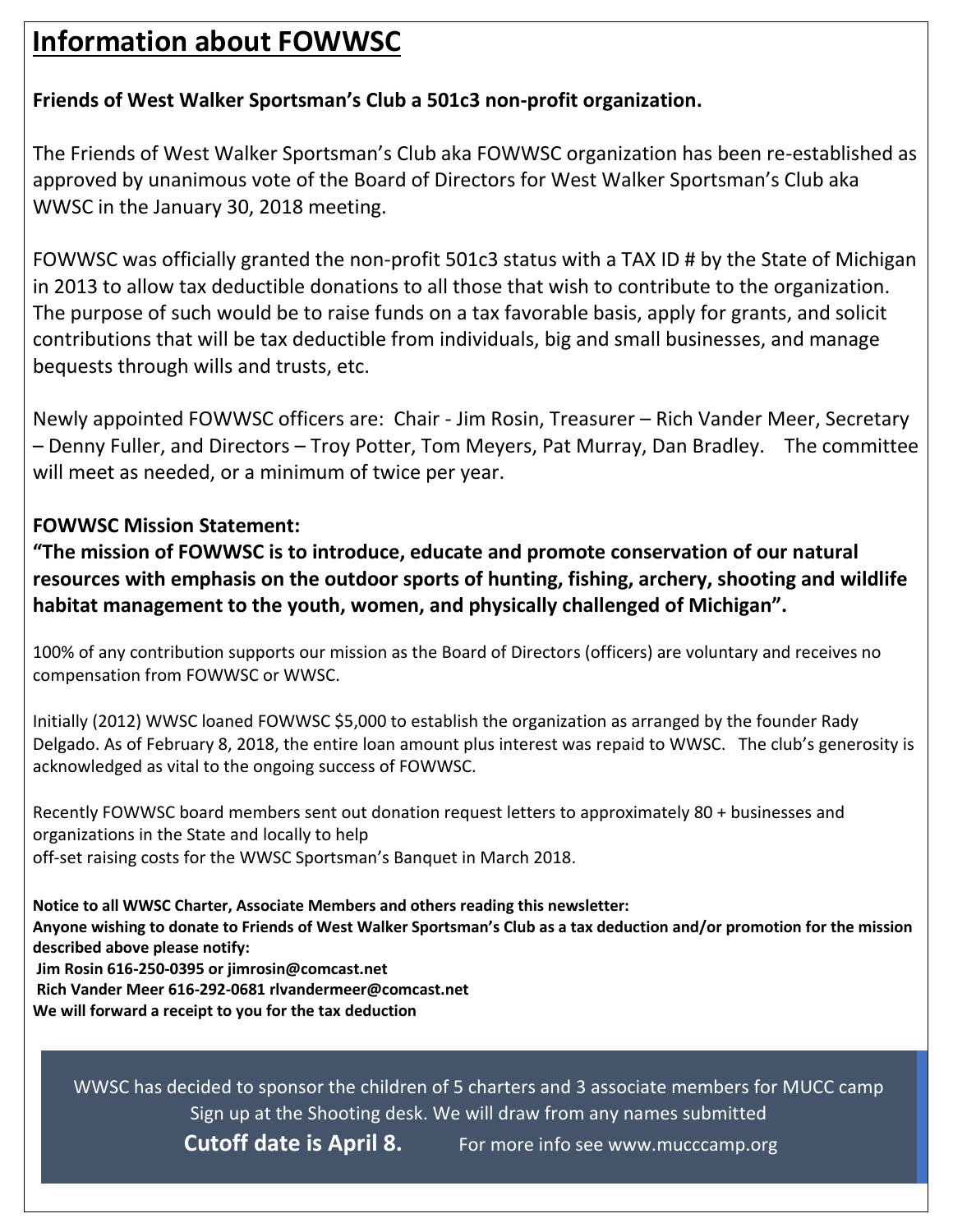### **Trap and Skeet**

Trap and Skeet<br>West Walker has two trap fields and two skeet fields that are open to the public, **You do not have to be a member to shoot skeet and trap.**

Our fields are handicapped-accessible, with lights for night time shooting.

Voice activation is available on both trap fields and pullers are provided on the skeet fields. Our trap machines are easily converted to throw Wobble Trap and Doubles Trap. Marked cement pathways provide the means to shoot Handicap Trap as well.

Never shot the game but you'd like to try? Just come on out There's usually someone around who is more than willing to show you the ropes.

#### **We welcome new shooters !**

#### **Prices** Hours

| <b>Members</b>  | \$4.00 | Wednesday | 9am-12:00<br>6:00pm-10:00pm |
|-----------------|--------|-----------|-----------------------------|
| Non-Members     | \$8.00 | Saturday  | 10:00am-2:00pm              |
| Juniors/Seniors | \$3.50 | Sunday    | 10:00am-2:00pm              |

Note: The Last line to go out will be no later than one-half hour prior to closing.

# **Shotgun Leagues**

Trap and Skeet leagues are run in the winter and spring, with a banquet following league competitions.

Fun shoots are held at various times throughout the year.

Check our [newsletters](http://www.wwsc.org/newsletters.shtml) and the clubhouse for upcoming events. Check the most recent [league information](http://www.wwsc.org/img/shotgun/LeagueInfo.pdf) and [league scores.](http://www.wwsc.org/img/shotgun/LeagueScores.pdf)

Important Things to Know

- *Only target loads with #7 ½ shot or smaller (8, 9, etc) are allowed on the trap and skeet fields.*
- *Shotgun ammo is available for purchase in the clubhouse*
- *The club does NOT rent guns*
- *We accept Cash, Personal Checks, Visa, MasterCard and Discover*
- *Trap and Skeet safety rules are posted on the fields. Please take the time to observe them!*

# **25 Straight**

If it's the first time you've shot 25 targets in a row we hope you've brought an extra hat, because we round everyone up and shoot it to commemorate the event!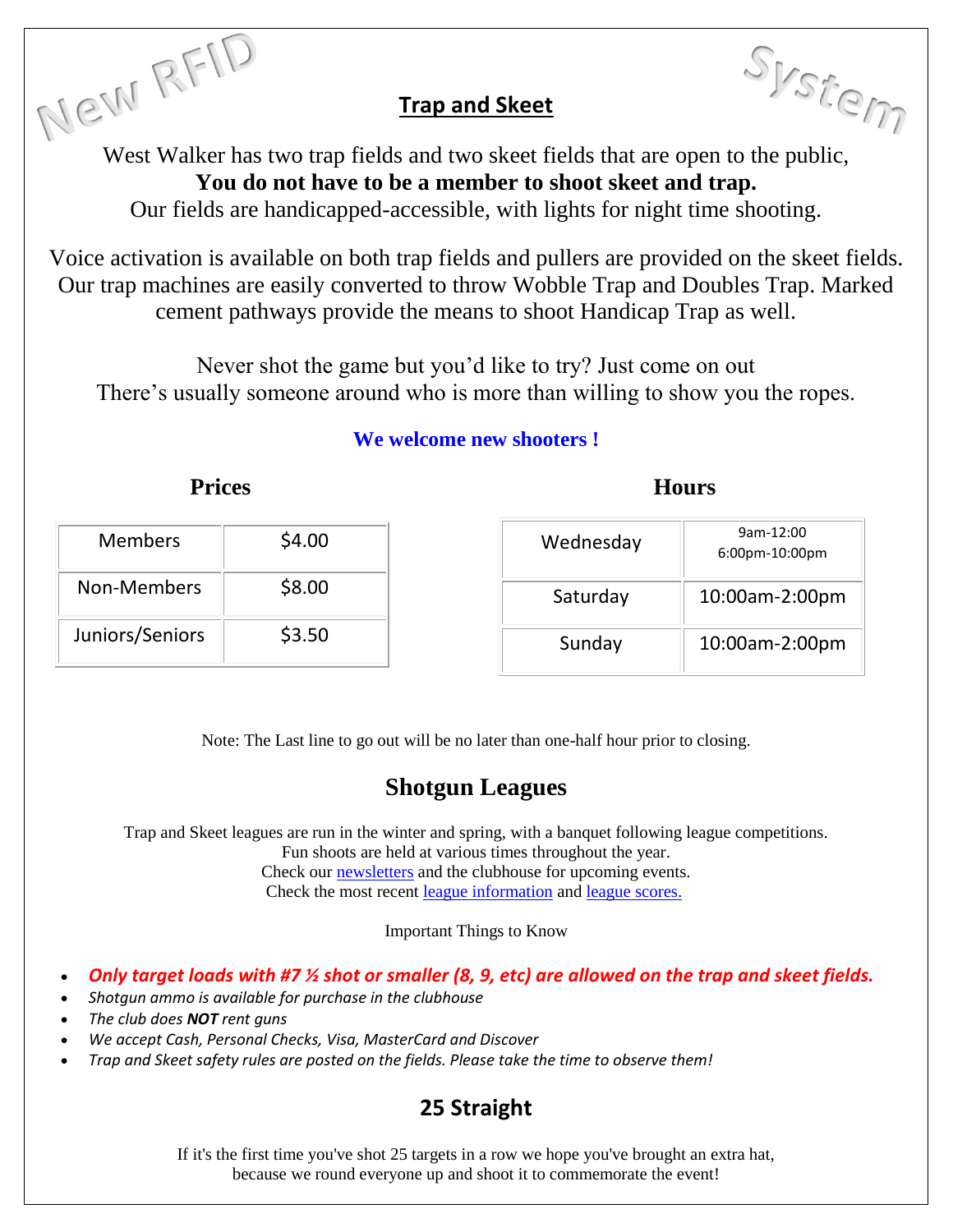

| 2018 Big Gun Raffle Winners |                                      |      |                      |  |  |  |  |
|-----------------------------|--------------------------------------|------|----------------------|--|--|--|--|
| Jan                         | <b>Ruger Predator 6.5 Cal</b>        | #250 | <b>Bill Tingley</b>  |  |  |  |  |
| <b>Feb</b>                  | Ruger SR22 .22LR                     | #59  | <b>Rich Ponstein</b> |  |  |  |  |
| Mar                         | Henry Golden Boy .22LR               |      |                      |  |  |  |  |
| Apr                         | Ruger LCR .38 Special +P             |      |                      |  |  |  |  |
| May                         | Remington V3 12g Semi-Auto           |      |                      |  |  |  |  |
| Jun                         | <b>Glock 43 9mm Special Edition</b>  |      |                      |  |  |  |  |
| Jul                         | Browning AB3 7mm pkg w/Nikon Scope   |      |                      |  |  |  |  |
| Aug                         | Ruger Mark IV Target SS 22LR         |      |                      |  |  |  |  |
| Sep                         | Tikka T3 Stainless 22-250 cal        |      |                      |  |  |  |  |
| Oct                         | Ruger SR1911 SS 9mm                  |      |                      |  |  |  |  |
| <b>Nov</b>                  | Springfield Armory Saint AR15 23 cal |      |                      |  |  |  |  |
| <b>Dec</b>                  | <b>FNH FNX 45 Tactical 45ACP</b>     |      |                      |  |  |  |  |

West Walker Sportsman Club is looking for range monitors to check memberships on the rifle & pistol ranges in 4-6 hour shifts. No experience necessary, we will train you. If you are retired or have free time during the daylight hours and share an interest in promoting a safe shooting environment, Please contact Don Mize at imdmize@yahoo.com.

Monitors will receive free annual membership renewal for working 100 hours. These are voluntary positions. Range monitors that work 2 full shifts a month will be able to use the indoor pistol range **NO GUESTS**